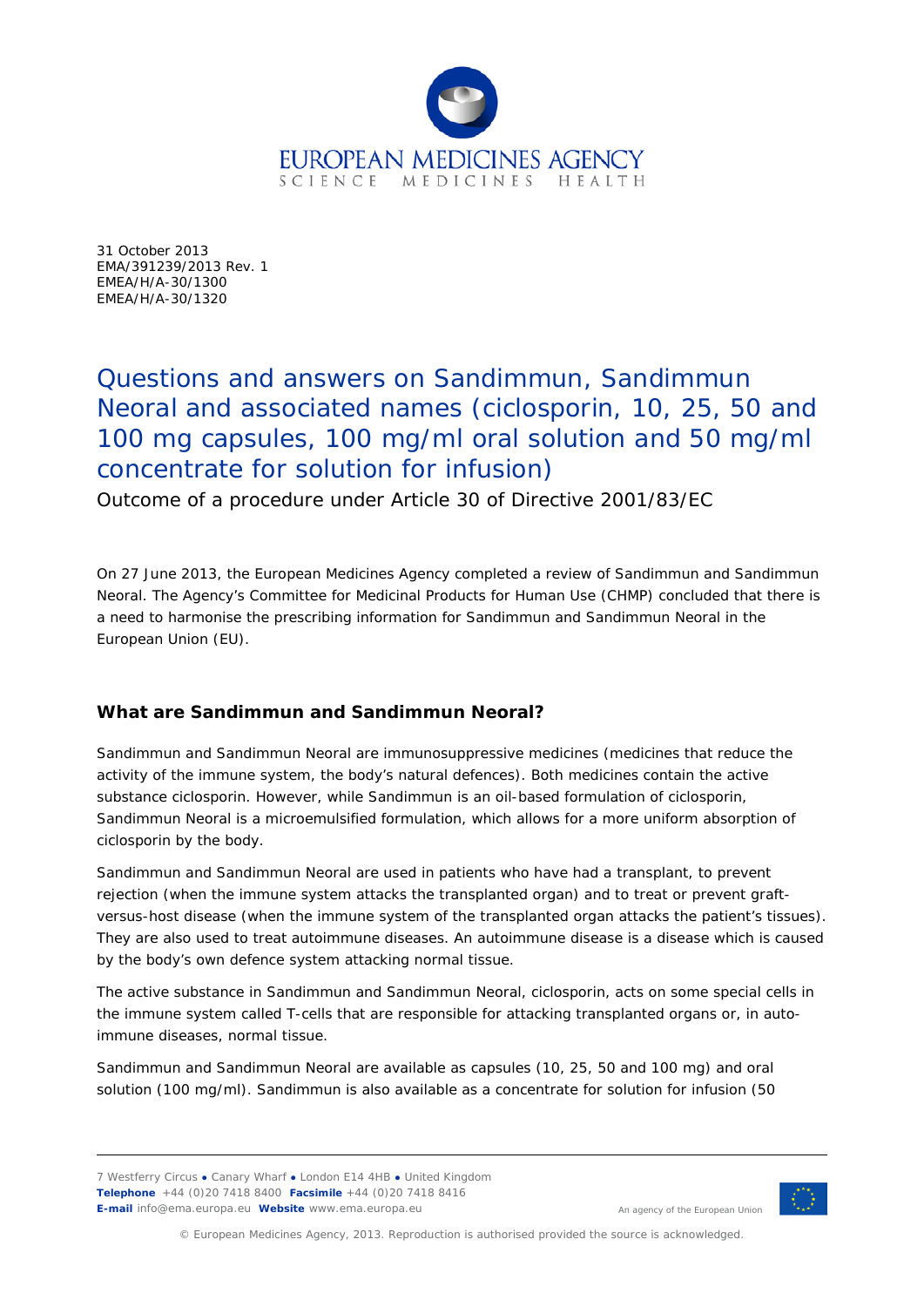mg/ml). Both medicines are available in the EU under other trade names: Immunosporin, Neoral, Neoral – Sandimmun, Sandimmun Optoral and Sandimmune.

The companies that market these medicines are Novartis group of companies and associated companies.

## **Why were Sandimmun and Sandimmun Neoral reviewed?**

Sandimmun and Sandimmun Neoral are authorised in the EU via national procedures. This has led to divergences across Member States in the way the medicines can be used, as seen in the differences in the summaries of product characteristics (SmPCs), labelling and package leaflets in the countries where the medicines are marketed.

Sandimmun and Sandimmun Neoral were identified as needing harmonisation by the Co-ordination Group for Mutual Recognition and Decentralised Procedures – Human (CMDh).

On 15 December 2011, the European Commission referred the matter to the CHMP in order to harmonise the marketing authorisations for Sandimmun and Sandimmun Neoral in the EU.

## **What are the conclusions of the CHMP?**

The CHMP, in the light of the data submitted and the scientific discussion within the Committee, was of the opinion that the SmPCs, labelling and package leaflets should be harmonised across the EU.

The areas harmonised include:

#### 4.1 Therapeutic indications

The CHMP agreed that Sandimmun and Sandimmun Neoral should be used in the following indications, which were already approved in several but not all EU Member States:

- Solid organ transplantation (for the prevention and treatment of graft rejection);
- Bone marrow transplantation (for the prevention of graft rejection and prevention or treatment of graft-versus-host disease).

In addition, the capsules and oral solutions may also be used to treat the following autoimmune diseases:

- Endogenous uveitis (inflammation of the uvea, the middle layer of the eye);
- Nephrotic syndrome (a kidney disease);
- Severe rheumatoid arthritis (a disease causing damage and inflammation in the joints);
- Severe psoriasis (a disease causing red, scaly patches on the skin);
- Severe atopic dermatitis (eczema, an itchy red rash of the skin).

The CHMP did not recommend use in aplastic anaemia (a blood disorder in which the bone marrow doesn't make enough new blood cells), which was approved in only one Member State.

#### 4.2 Posology and method of administration

The CHMP agreed on specific dose ranges for the various indications, which should serve as guidelines only, and recommended that these medicines should be given in two divided doses equally distributed throughout the day.